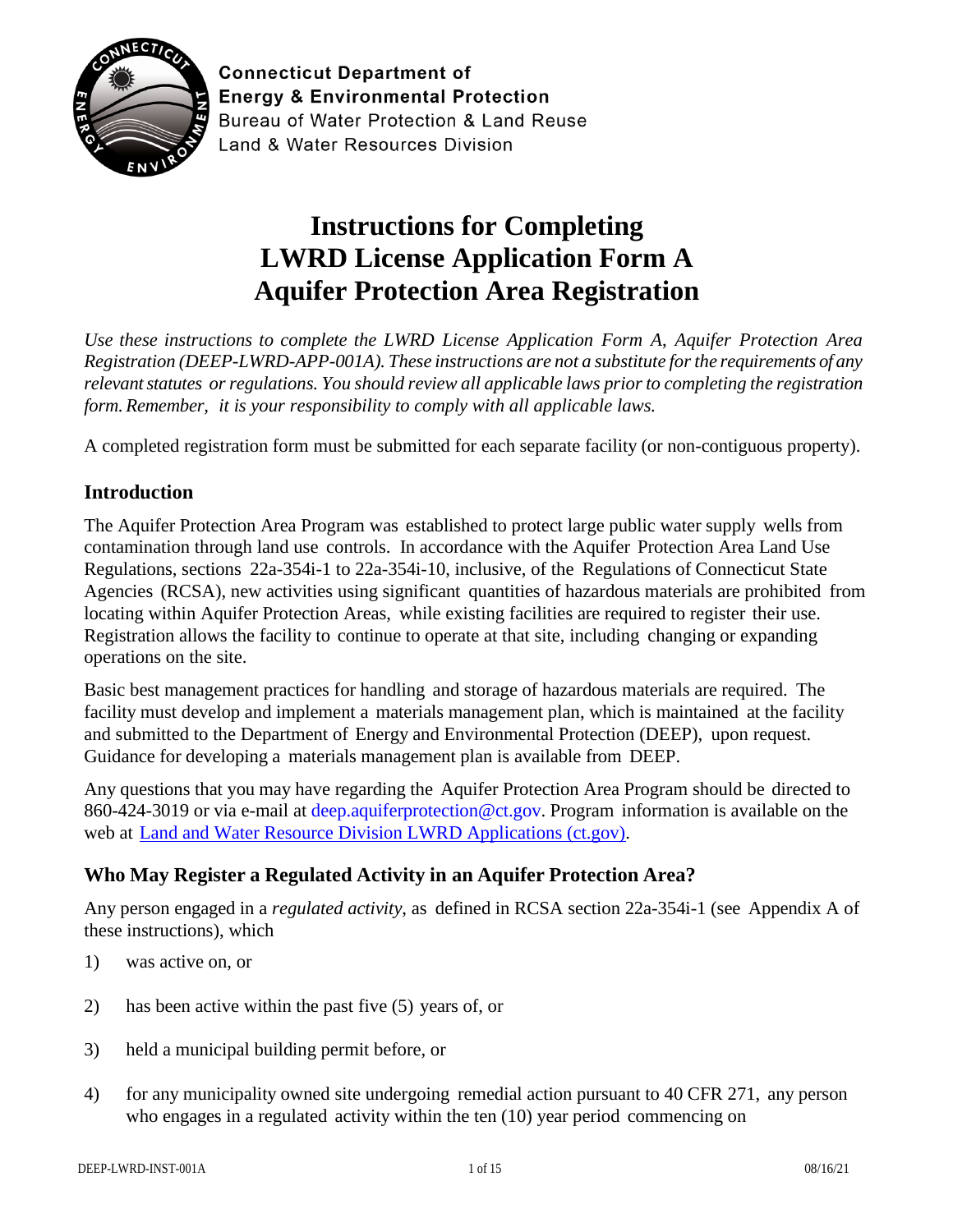the date an applicable aquifer protection area was designated shall register the regulated activity. **Do I Register with the DEEP or the Municipal Aquifer Protection Agency?**

You must register with the DEEP if the regulated activity is to be conducted at a facility that

- 1) holds one or more of the following permits: National Pollutant Discharge Elimination System (NPDES), State Pollutant Discharge Elimination System (SPDES) or Federal Resource Conservation and Recovery Act (RCRA) Treatment, Storage and Disposal Facility (TSDF);
- 2) is a public service company;
- 3) is a large-quantity hazardous waste generator; or
- 4) is a state agency,

as specified in section 22a-354p(g) of the Connecticut General Statutes (CGS).

To register with the DEEP for *LWRD License Application Form A*, *Aquifer Protection Area Registration* (DEEP-LWRD-APP-001A), see "How to Apply" in the paragraph below.

All other regulated activities shall register with the municipal aquifer protection agency in the town in which the facility is located on forms obtained from the municipal aquifer protection agency. If a facility is located in more than one municipality, the facility must register with each municipality.

The Commissioner may exempt a regulated activity from registering if it is determined that such activity does not and will not pose a threat to any public supply well due to the nature of the activity and hazardous materials used. Any questions that you may have regarding exemptions, should be directed to DEEP at 860-424-3019.

## **Time Frame for Registration**

If the regulated activity is specified in CGS section  $22a-354p(g)$ , the person engaged in such activity shall submit a registration to the DEEP not later than one hundred eighty (180) days after municipal adoption of regulations pursuant to CGS section 22a-354p; or the designation of the aquifer protection area pursuant to RCSA section 22a-354i-2, whichever occurs later, unless otherwise authorized in writing by the Commissioner.

A complete registration will expire five (5) years from the date of receipt of a registration.

Any person proposing to continue a previously registered regulated activity must apply for renewal of the existing registration by submitting a sufficient registration at least one hundred eighty (180) days prior to the expiration date of the existing registration. Please note that if a renewal, the entire registration must be completed and submitted.

If a registration renewal is not submitted prior to the expiration date of the existing registration, then the existing registration is deemed to have expired.

If you are applying for a *modification* of an active, valid registration, you may be required to submit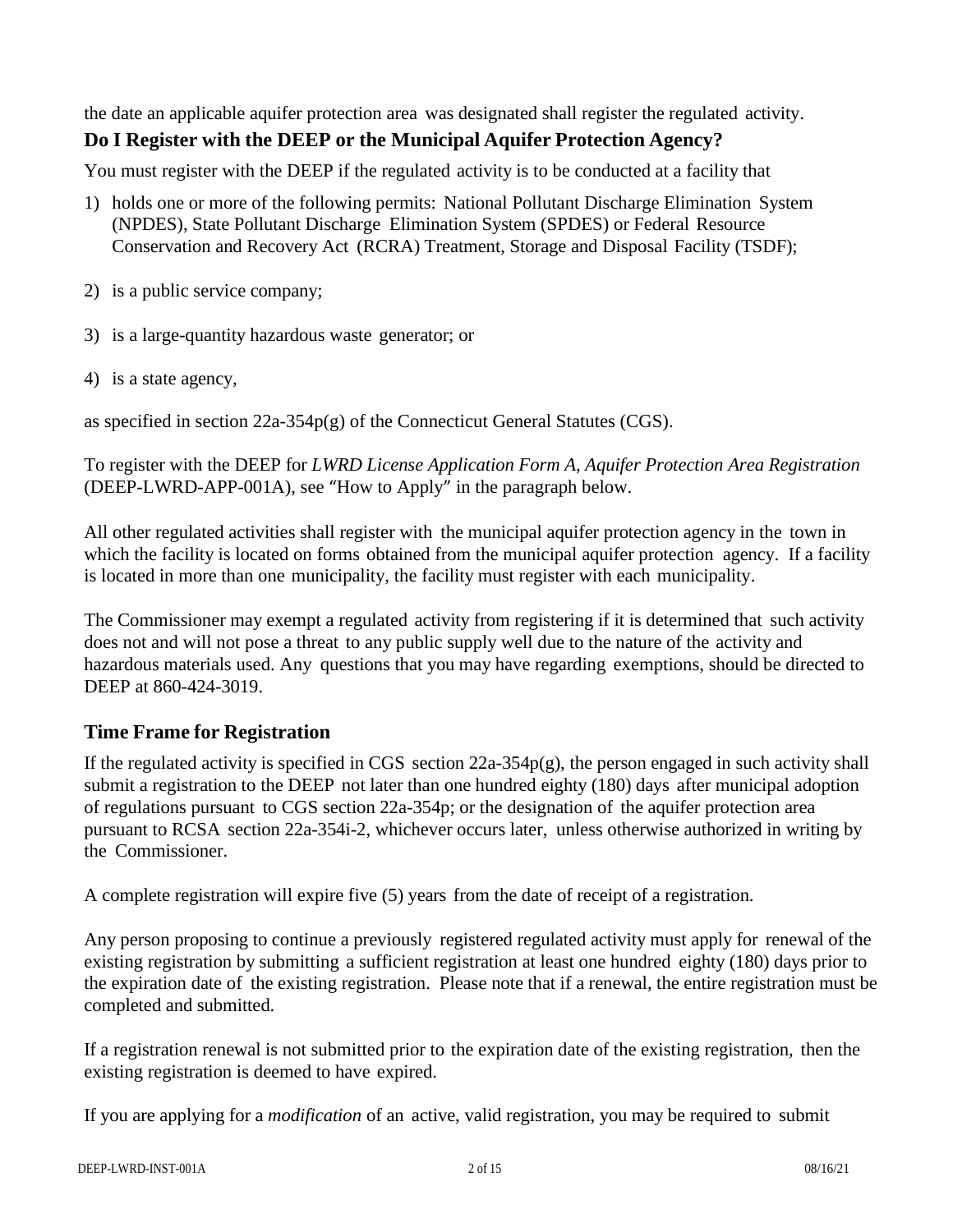certain parts of, or an entire, registration. For further information concerning modifications, please contact the Aquifer Protection Area Program at 860-424-3019.

If there are any changes or corrections to your company/facility or individual mailing or billing address or contact information, please complete and submit the *[Request to Change Company/Individual Name](https://portal.ct.gov/DEEP/Permits-and-Licenses/Common-Forms#changename)  [Form](https://portal.ct.gov/DEEP/Permits-and-Licenses/Common-Forms#changename)* to the address indicated on the form. If there is a change in name of the entity holding a DEEP license or a change in ownership, contact the Office of Planning and Program Development (OPPD) at [DEEP.OPPD@ct.gov](mailto:DEEP.OPPD@ct.gov). For any other changes you must contact the specific program from which you hold a current DEEP license.

Any person proposing to transfer a DEEP permit must submit a completed *License [Transfer Form](https://portal.ct.gov/DEEP/Permits-and-Licenses/Common-Forms#PermitTransfer)* (DEEP-APP-006) and transfer fee to DEEP. The *License Transfer Form* may be used for changes in owners and operators of the licensed activity; if other changes are proposed to the facility, the site, and/or to facility operations, the proposed transferee must also request a permit modification. For further information concerning license transfers, please contact OPPD at [DEEP.OPPD@ct.gov.](mailto:DEEP.OPPD@ct.gov)

## **Fee Information**

A fee of \$625.00 must be submitted for each registration you are seeking. Each separate facility (or noncontiguous property) requires a separate registration and fee. The registration will not be processed without the fee. The payment should be in the form of a check or money order made payable to "Department of Energy and Environmental Protection". The fee for municipalities is \$312.50. There is no fee for modifications.

State Agencies should submit the Aquifer Protection Area Registration without the registration fee and check the box "State Transfer Invoice" to indicate the fee will be paid by Inter-Agency Transfer of Funds.

DEEP will not process a registration and will deem such registration to be insufficient unless the required initial fees have been paid.

## **How to Apply**

Instructions for submitting an application to DEEP LWRD:

1. Mail a copy of the completed *[LWRD Transmittal Form](https://portal.ct.gov/-/media/DEEP/Permits_and_Licenses/Land_Use_Permits/LWRD/transmittalappdoc.doc)* and fee payment, to:

CENTRAL PERMIT PROCESSING UNIT CONNECTICUT DEPARTMENT OF ENERGY & ENVIRONMENTAL PROTECTION 79 ELM STREET HARTFORD, CT 06106-5127

- 2. Upon receipt of the *LWRD Transmittal Form* and fee, the Central Permit Processing Unit (CPPU) will e-mail a confirmation receipt letter to you containing the DEEP assigned application number.
- 3. Upon receipt of the email from CPPU, electronically submit the full application package with the remaining required sections: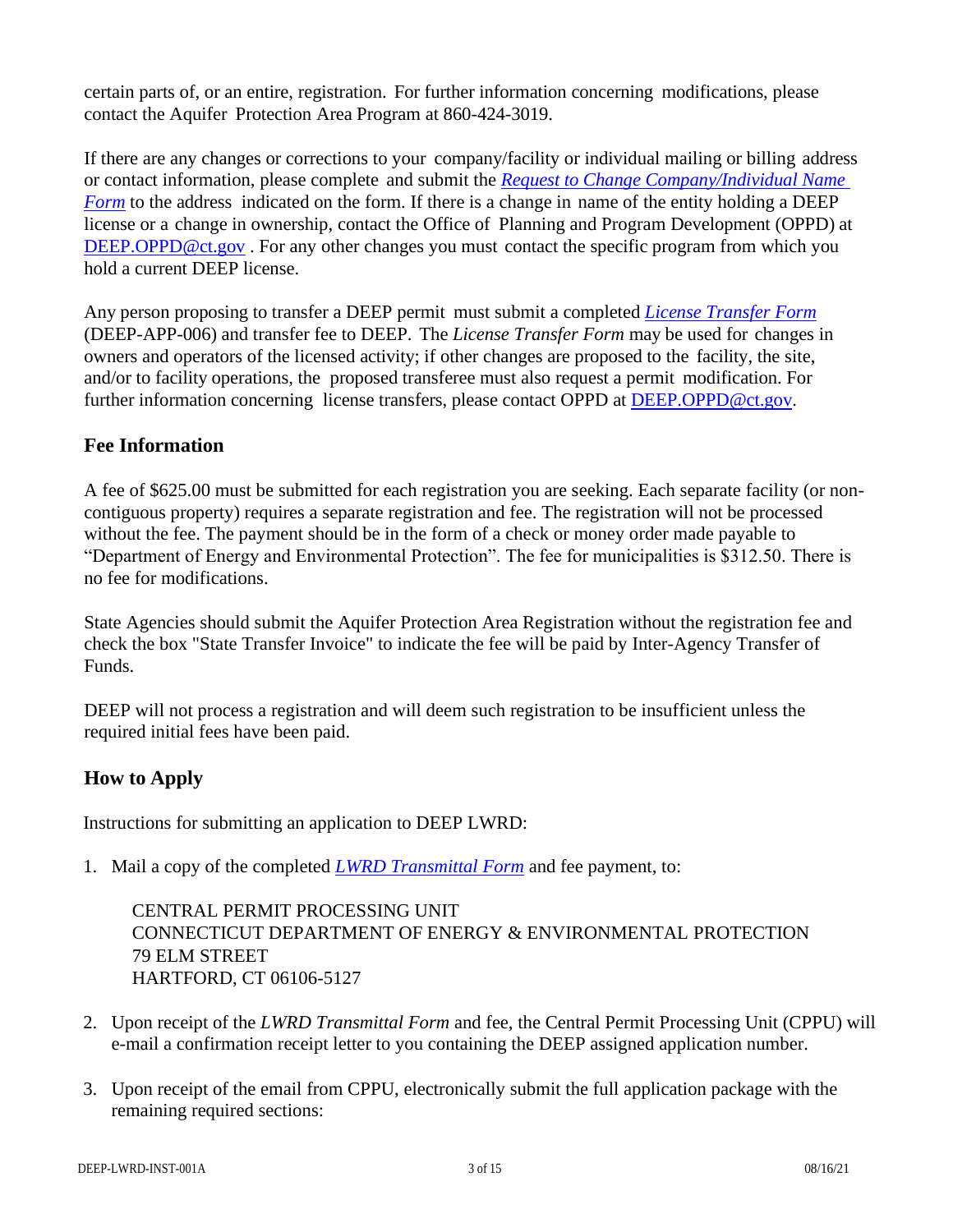- a. Send an empty/blank email to [DEEP.LWRDRegulatorySubmittals@ct.gov.](mailto:DEEP.LWRDRegulatorySubmittals@ct.gov)
- b. An automated email response will contain instructions for uploading this *[LWRD Transmittal Form](https://portal.ct.gov/-/media/DEEP/Permits_and_Licenses/Land_Use_Permits/LWRD/transmittalappdoc.doc)* and applicable Program Forms, management plans, or supporting documents of your application to the LWRD File Transfer Protocol (FTP) website.
- c. Follow directions contained in the email for uploading the application sections.

If you are not capable of submitting the application electronically or if you have other questions or concerns regarding application submittals, please contact LWRD staff at 860-424-3019. When submitting your application, label your supporting documents as directed on your application form and always include, on each document, the applicant's name as indicated on the application form. When additional space is necessary to answer a question stated in the application, please insert additional sheets by the appropriate question. Label each sheet with the applicant's name as indicated on the application form, along with the corresponding part number and question number indicated on the application form. You should retain a copy of all documents for your files.

# **Part I: Notifications**

The registrant shall simultaneously file a copy of this *LWRD License Application Form A*, *Aquifer Protection Area Registration* (DEEP-LWRD-APP-001A), along with the *LWRD Transmittal Form,* to *all three* of the following, the municipal aquifer protection agency, the Commissioner of Public Health and the affected water company, in accordance with the Regulations of Connecticut State Agencies (RCSA) Section 22a-354i-7(b)(1).

Send a copy of the completed registration form to the following:

- a. Municipal Aquifer Protection Agency in the town in which the facility is located. (For contacts and mailing addresses refer to the [Connecticut Aquifer Protection Agency Directory.](https://portal.ct.gov/-/media/DEEP/aquifer_protection/apagencydirectorypdf.pdf?la=en))
- b. Commissioner of Public Health at [DPH.SourceProtection@ct.gov.](mailto:DPH.SourceProtection@ct.gov)
- c. Affected water company. (For contacts and mailing addresses refer to [Water Company](https://portal.ct.gov/-/media/DEEP/aquifer_protection/wtrcocontactlistpdf.pdf?la=en)  [Contact List.](https://portal.ct.gov/-/media/DEEP/aquifer_protection/wtrcocontactlistpdf.pdf?la=en))

## **Part II: Site/Facility Information**

1. The site/facility name should be the name by which the site/facility is commonly known and/or uniquely identified.

The "facility" (as defined in RCSA section 22a-354i-1) means property where a regulated activity is conducted by any person, including without limitation any buildings located on the property that are owned or leased by that person; and includes contiguous land owned, leased, or for which there is an option to purchase by that person. The information provided as the location address should be the address of the property at which the regulated activity takes place.

2. A vacant or inactive site may be registered, if the site is eligible in accordance with RCSA section 22a-354i-7. Note that if you are registering a *vacant site or an inactive site* where no regulated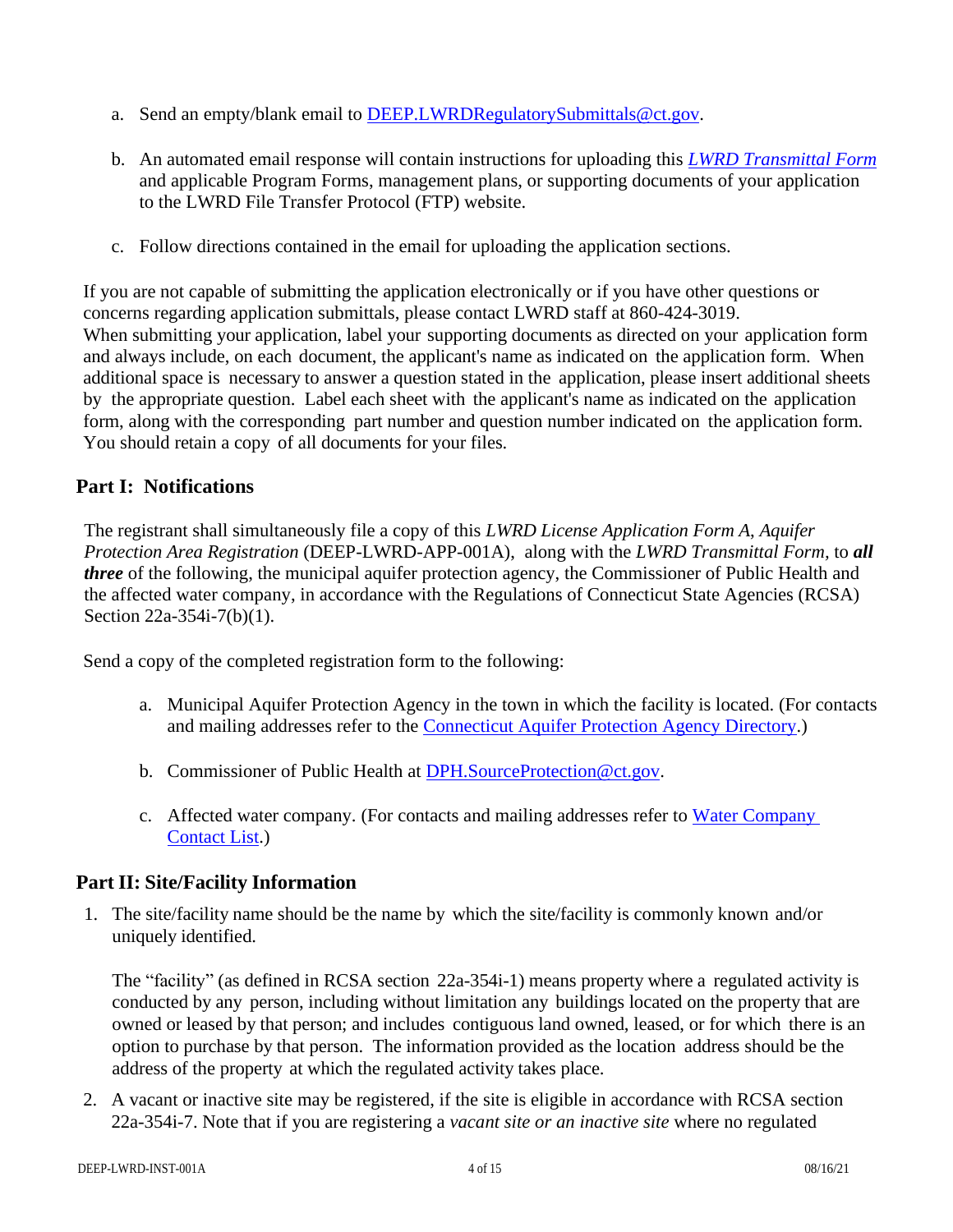activity is currently taking place, you must complete the entire form, including the certification in Part III: Best Management Practices of this form, stating that all best management practices are being met at the site.

- 3. The Aquifer Protection Area in which the site/facility resides should be named. The name may be found on the DEEP's web page [Aquifer Protection Program](https://portal.ct.gov/DEEP/Aquifer-Protection-and-Groundwater/Aquifer-Protection/Aquifer-Protection-Program) and use the Aquifer Protection Area Interactive Map.
- 4. Briefly describe the type of business conducted at the regulated site/facility. For example, a tool and manufacturing facility, or an asphalt plant.
- 5. Provide a history of the site/facility's DEEP licenses. Indicate the number and date of issuance of any previous state permits issued by DEEP and the names to whom they were issued.
- 6. Check off *all* regulated activities conducted at the facility.

Note that only regulated activities conducted at facilities as specified in CGS section 22a-354p(g) need to register with the DEEP.

Note that the descriptions of regulated activities listed in the registration form are simplified. The full descriptions, which include some exceptions, are provided in RCSA section 22a-354i-1(34), reproduced in this document as Appendix A. These regulated activities are further modified by exceptions listed in RCSA section 22a-354i-5(c), also included in Appendix A of these instructions, which exempts residential activities, volumes of hazardous materials below given thresholds, agricultural activities, as well as several other minor categories.

## **Part III: Best Management Practices**

Registrants must certify that the regulated activities at the facility are in compliance with Best Management Practices (BMPs) specified in RCSA section 22a-354i-9(a) in order to complete the registration form. Such BMPs are attached as Appendix B of these instructions. Most facilities will already be in compliance with the very basic BMPs in RCSA section 22a-354i-9(a)(1)-(4). The registrant *and* the operator, if different from the registrant, must sign the certification.

The registrant must check the box by each of the five BMPs as verification that the facility is in compliance with all of the BMPs, even if not applicable to the site. The Registrant may indicate on the form that the BMP is not applicable, however, the box must still be checked. For example, a facility does not have any underground storage tanks on site. The box is checked and next to this the registrant writes "N/A" for not applicable.

If you are registering a *vacant site* where currently no regulated activity is taking place, you must certify that applicable best management practices are being met at the site by checking all the boxes, signing and dating the form.

Note: A registration will be considered incomplete unless the required signatures are provided. Note that electronic signatures are acceptable.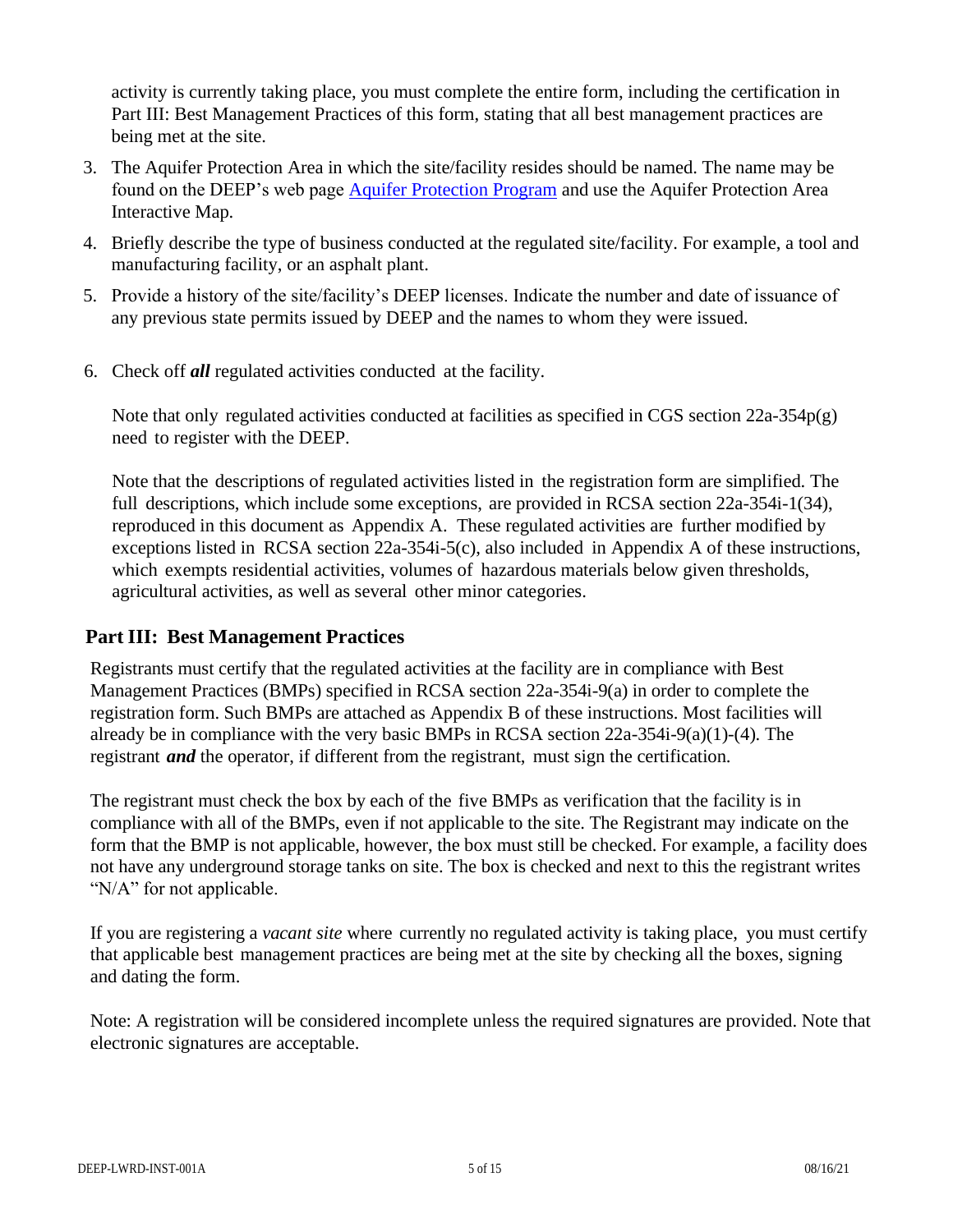# **Part IV: Supporting Documents**

Check the appropriate box by each attachment as verification that all attachments have been submitted.

Label all attachments as referenced in the registration form and these instructions and be sure to include the name of the registrant and site address as indicated on the registration form.

#### *The following attachments are required for all registrations:*

#### **Attachment 2: Certified Mail Receipts**

Submit, as Attachment 2, copies of certified mail receipts or other proof demonstrating that a copy of the Aquifer Protection Area Registration was sent as required by RCSA Section 22a-354i-7(b)(2) to:

- 1. The Municipal Aquifer Protection Agency;
- 2. Commissioner of Public Health; and
- 3. Affected water company.

## **Attachment 12: A Facility Boundary Map**

Submit, as Attachment 12, a facility boundary map, indicating the exact location of the facility, using street address or other appropriate method of location, and a map showing the property boundaries of the facility on a 1:24,000 scale United States Geological Survey topographic quadrangle base in accordance with RCSA section 22a-354i-7(c)(2).

See Figure A and Figure B, at the end of these instructions, for examples of how a USGS Map must be labeled when submitted. The quadrangle name should be noted on the copy of the map submitted. DEEP will use this map to enter your facility location into its Geographic Information System (GIS).

It is important that you accurately locate the facility on this map. An inaccurate description of the facility location may delay the processing of your registration. In accordance with RCSA section 22a-354i-1, "facility" is defined as property where a regulated activity is being conducted by any person, including without limitation any buildings located on the property that are owned or leased by that person; and includes contiguous land owned, leased, or for which there is an option to purchase by that person.

**Important note:** This map is a critical piece of the registration. Facilities that have registrations for existing regulated activities are allowed to continue to operate, expand and change with minimal restrictions, as well as apply for permits to add new regulated activities within this boundary. New regulated activities are prohibited at unregistered facilities in Aquifer Protection Areas.

#### **Attachment 38: Materials Management Plan**

Submit, as Attachment 38, a Materials Management Plan. A copy of the Materials Management Plan must be maintained on-site. A Materials Management Plan shall be developed and implemented in accordance with RCSA section 22a-354i-9(a)(5). Refer to the [Model Form for Developing a](https://portal.ct.gov/-/media/DEEP/aquifer_protection/municipal_manual/ModelMaterialsManagementPlandoc.doc)  [Materials Management Plan for Regulated Activities in Aquifer Protection Areas](https://portal.ct.gov/-/media/DEEP/aquifer_protection/municipal_manual/ModelMaterialsManagementPlandoc.doc) for guidance.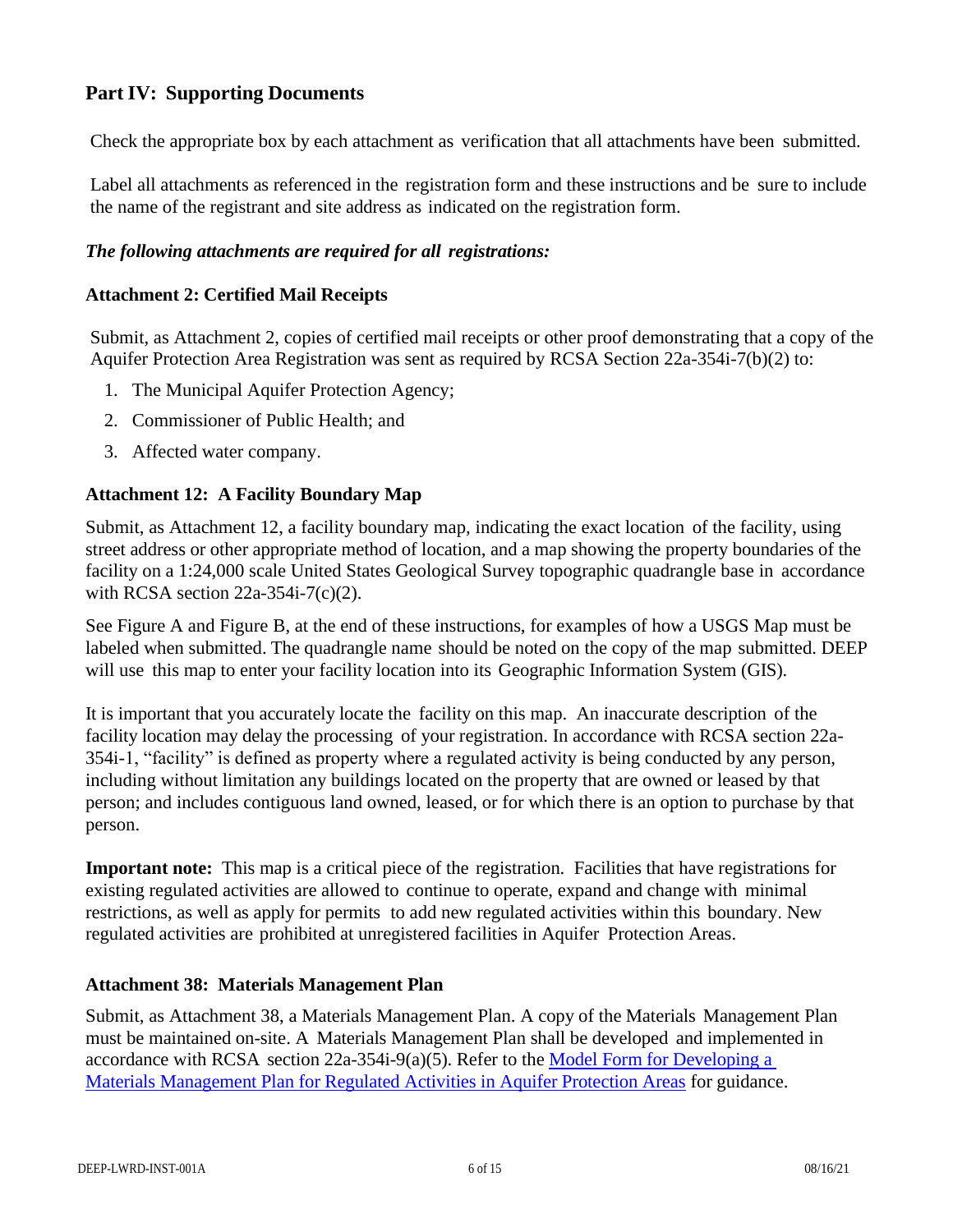#### **Attachment 39: Stormwater Management Plan and Aquifer Protection Supplement**

Submit, as Attachment 39, a Stormwater Management Plan which includes an Aquifer Protection Supplement required by RCSA section 22a-354i-8(c). A copy of the Stormwater Management Plan must be maintained on-site. A Stormwater Management Plan shall be implemented to assure that stormwaterrunoff generated by the subject regulated activity is managed in a manner so as to prevent pollution of ground water and shall comply with all of the Stormwater Management Plan requirements of the General Permit for the Discharge of Storm Water Associated with a Commercial Activity. Refer to the [Instructions](https://portal.ct.gov/-/media/DEEP/aquifer_protection/modelstormwatermgmtplandoc.doc?la=en) for Developing a Stormwater Management Plan for Regulated Activities [in Aquifer Protection](https://portal.ct.gov/-/media/DEEP/aquifer_protection/modelstormwatermgmtplandoc.doc?la=en) Areas and the Aquifer Protection Stormwater Management [Plan Supplement](http://www.ct.gov/deep/lib/deep/aquifer_protection/ap_stormwater_supplement.doc) Form for guidance.

#### **Attachment 43: Other Information, including additional signatures for Registrant Certification**

Submit, as Attachment 43, other information, including additional signatures for Registrant Certification.

## **Part V: Registrant Certification**

After the registration has been completed it must be reviewed and signed by both the registrant and the individual(s) who actually prepared the registration. By their signature, they certify that, to the best of their knowledge and belief, the information contained in the application, including all attachments, is true, accurate and complete.

The certification of the registration package shall be signed as follows:

- 1. For an individual(s) or sole proprietorship: by the individual(s) or proprietor, respectively;
- 2. For a corporation: by a principal executive officer of at least the level of vice president;
- 3. For a limited liability company (LLC): a manager, if management of the LLC is vested in a manager(s) in accordance with the company's "Articles of Organization", or a member of the LLC if no authority is vested in a manager(s);
- 4. For a partnership: by a general partner;
- 5. For a municipal, state, or federal agency or department: by either a principal executive officer, a ranking elected official, or by other representatives of such applicant authorized by law.

A registration will be considered incomplete unless all required signatures are provided.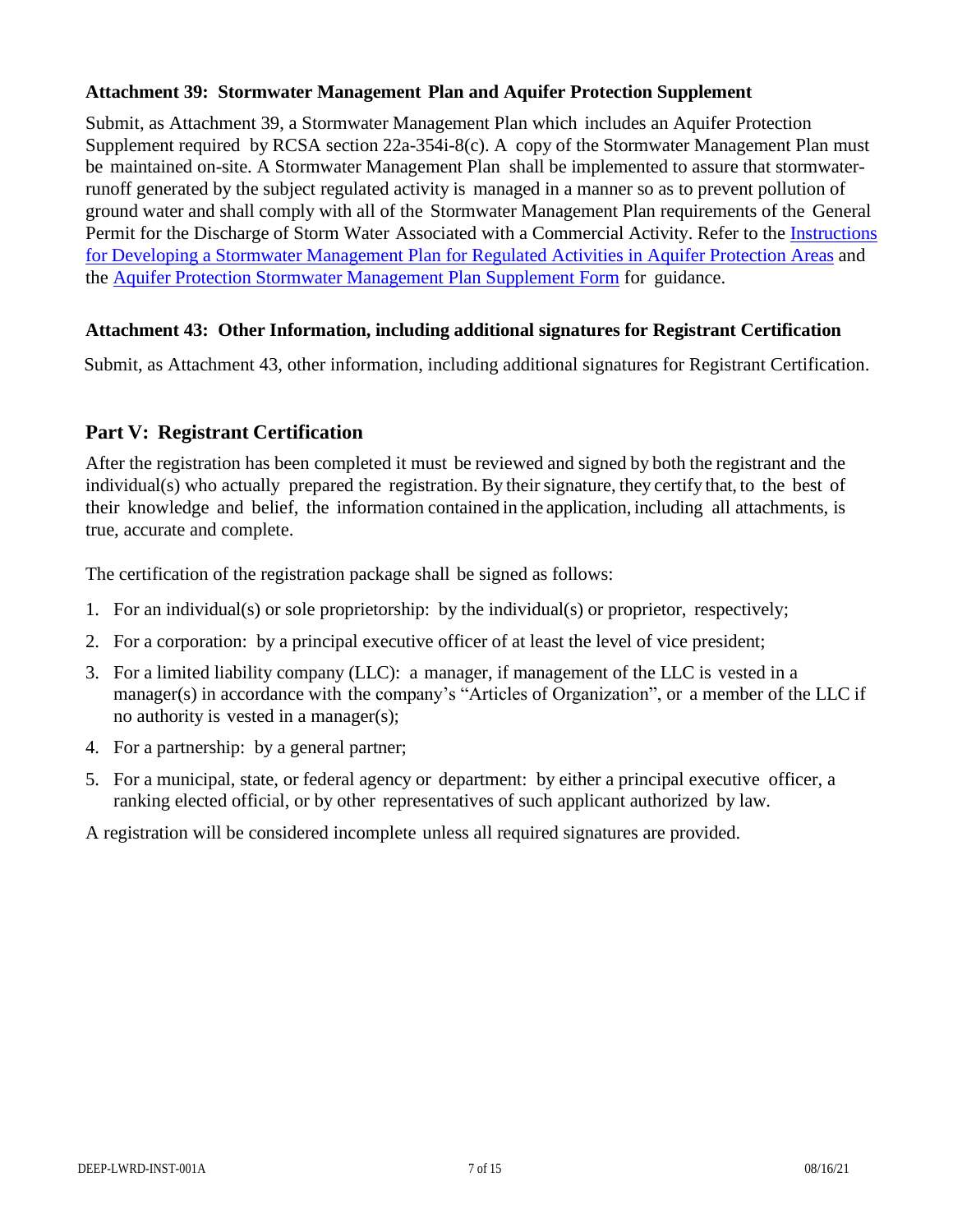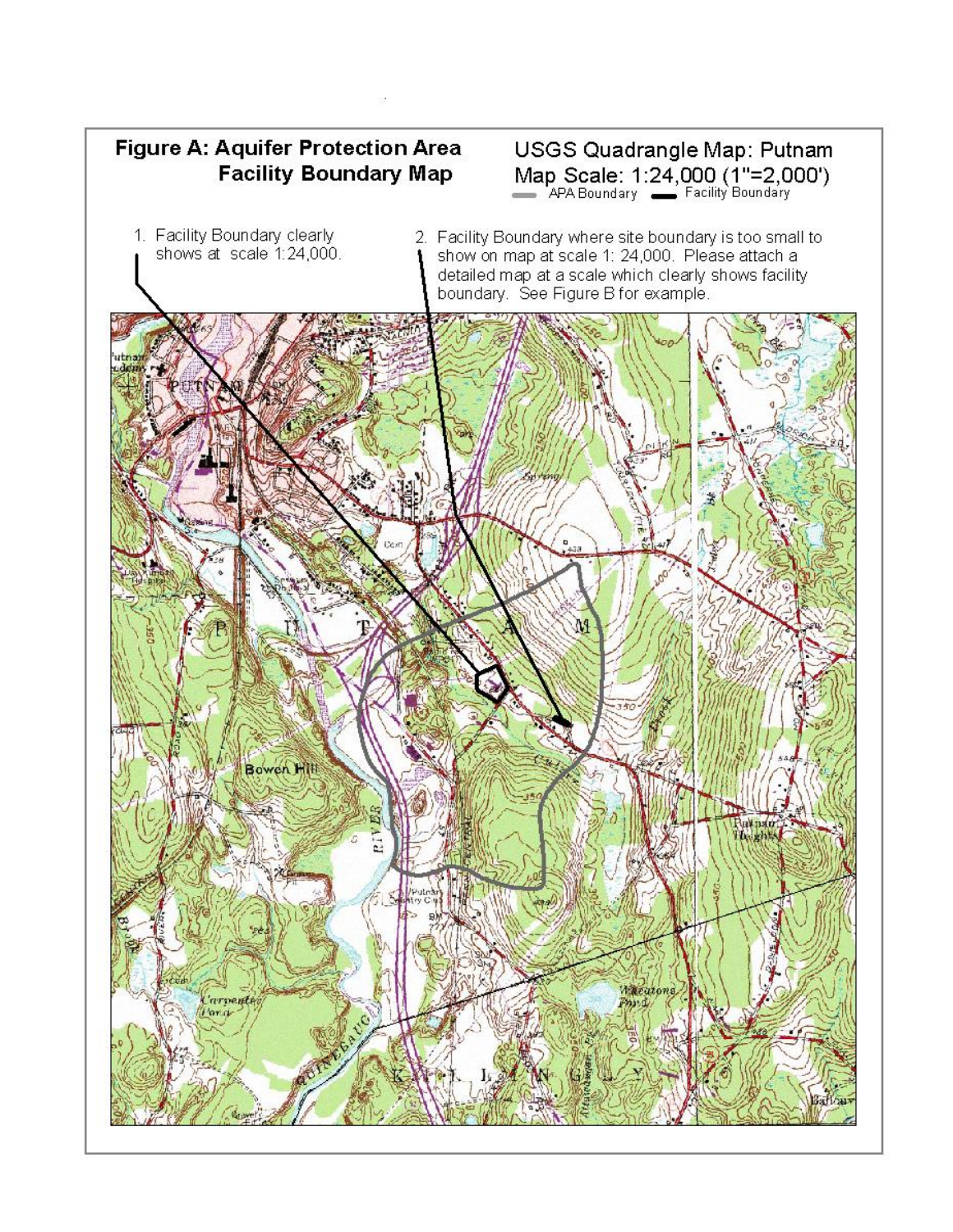# **Figure B: Aquifer Protection Area Detailed Facility Boundary Map** USGS Quadrangle Map: Putnam

Example of a detailed map at a scale which clearly shows facility boundary where site boundary is too small to show on map at scale 1: 24,000. In this example the scale chosen to show detail is 1: 6,000.

**Map Scale: 1:6,000 (1" = 500') APA Boundary \_\_\_\_ Facility Boundary**

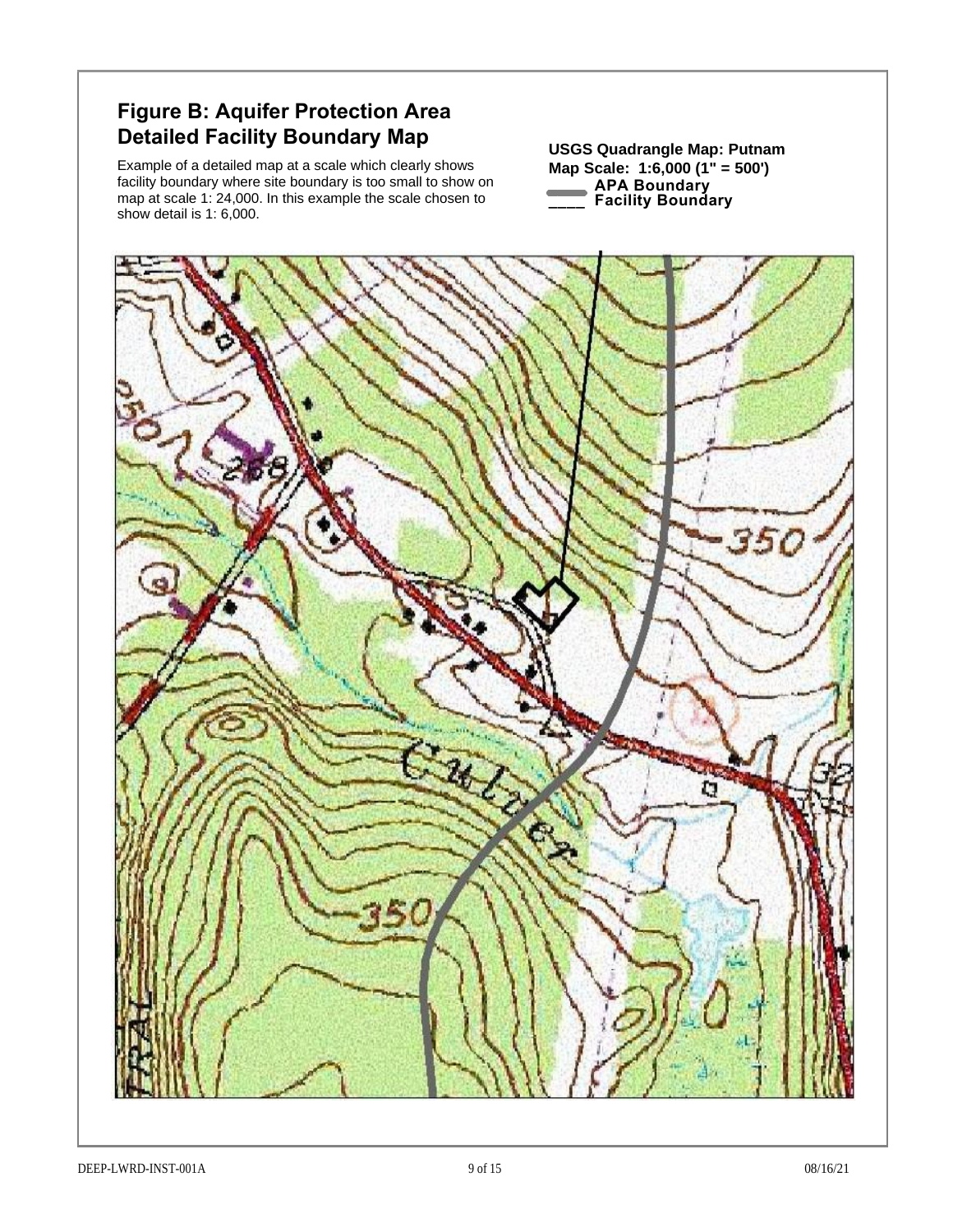#### **Appendix A: Regulations of Connecticut State Agencies Section22a-354i-1(34**) **Definition of a regulated activity**

- (34) "Regulated activity" means any of the following activities, which are located or conducted, wholly or partially, in an aquifer protection area, except as provided for in sections 22a-354i-5(c) and 22a-354i-6 of the Regulations of Connecticut State Agencies:
	- (A) underground storage or transmission of oil or petroleum, to the extent such activity is not pre-empted by federal law, or hazardous material, except for (i) an underground storage tank that contains number two (2) fuel oil and is located more than five hundred (500) feet from a public supply well subject to regulation under section 22a-354c or section 22a-354z of the Connecticut General Statutes, or (ii) underground electrical facilities such as transformers, breakers, or cables containing oil for cooling or insulation purposes which are owned and operated by a public service company,
	- (B) oil or petroleum dispensing for the purpose of retail, wholesale or fleet use,
	- (C) on-site storage of hazardous materials for the purpose of wholesale sale,
	- (D) repair or maintenance of vehicles or internal combustion engines of vehicles, involving the use, storage or disposal of hazardous materials, including solvents, lubricants, paints, brake fluids, transmission fluids or the generation of hazardous wastes,
	- (E) salvage operations of metal or vehicle parts,
	- (F) wastewater discharges to ground water other than domestic sewage and stormwater, except for discharges from the following that have received a permit issued by the Commissioner pursuant to section 22a-430 of the Connecticut General Statutes: (i) a pump and treat system for ground water remediation, (ii) a potable water treatment system, (iii) heat pump system, (iv) non-contact cooling water system, or (v) swimming pools,
	- (G) car or truck washing, unless all waste waters from such activity are lawfully disposed of through a connection to a publicly owned treatment works,
	- (H) production or refining of chemicals, including without limitation hazardous materials or asphalt,
	- (I) clothes or cloth cleaning service which involves the use, storage or disposal of hazardous materials including without limitation dry-cleaning solvents,
	- (J) industrial laundry service which involves the cleaning of clothes or cloth contaminated by hazardous material, unless all waste waters from such activity are lawfully disposed of through a connection to a publicly owned treatment works,
	- (K) generation of electrical power by means of fossil fuels, except for (i) generation of electrical power by an emergency engine as defined by section  $22a-174-22(a)(3)$  of the Regulations of Connecticut State Agencies, or (ii) generation of electrical power by means of natural gas or propane,
	- (L) production of electronic boards, electrical components, or other electrical equipment involving the use, storage or disposal of any hazardous material or involving metal plating, degreasing of parts or equipment, or etching operations,
	- (M) embalming or crematory services which involve the use, storage or disposal of hazardous material, unless all waste waters from such activity are lawfully disposed of through a connection to a publicly owned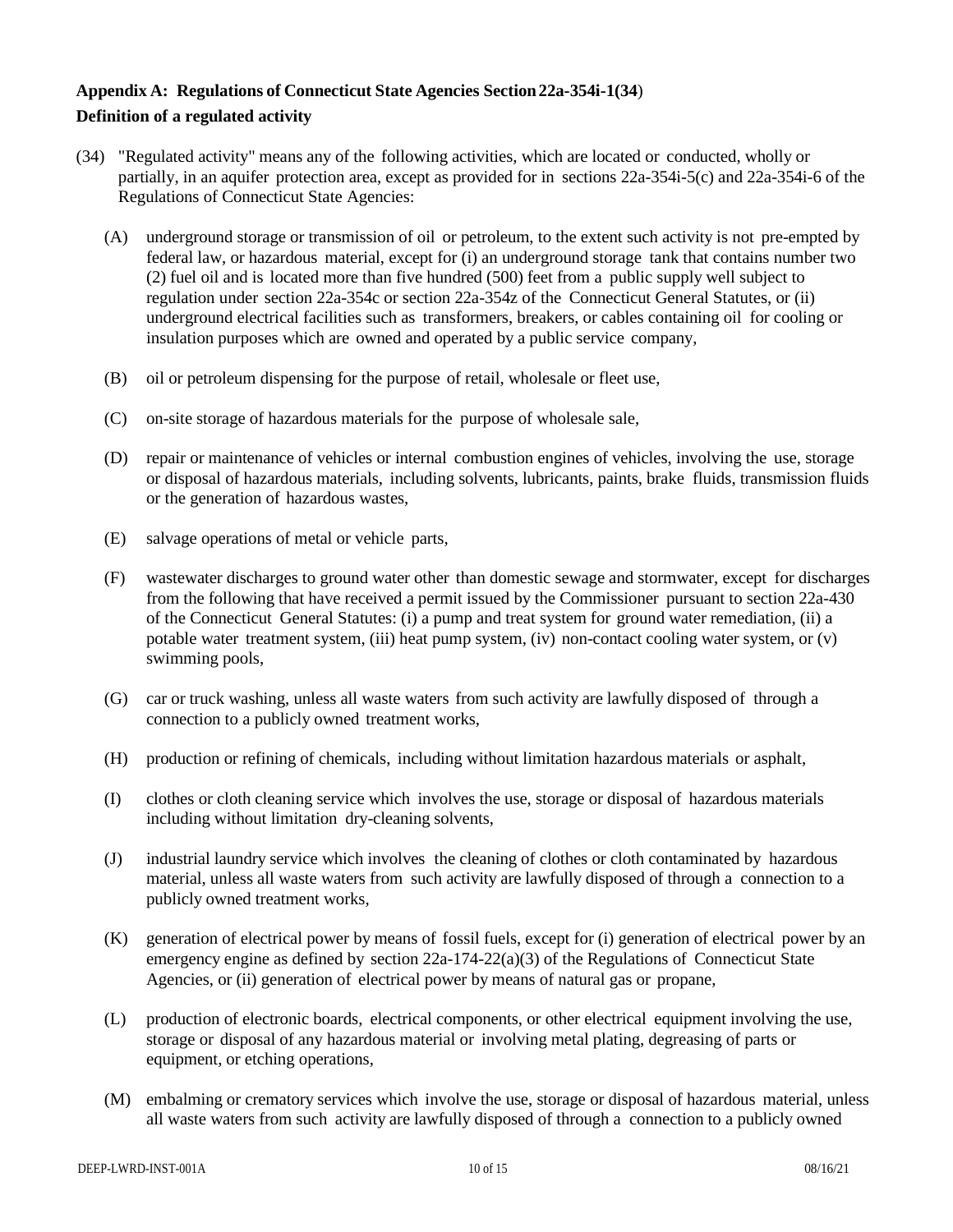treatment works,

- (N) furniture stripping operations which involve the use, storage or disposal of hazardous materials,
- (O) furniture finishing operations which involve the use, storage or disposal of hazardous materials, unless all waste waters from such activity are lawfully disposed of through a connection to a publicly owned treatment works,
- (P) storage, treatment or disposal of hazardous waste subject to a permit under sections 22a- 449(c)-100 to 22a-449(c)-110, inclusive, of the Regulations of Connecticut State Agencies,
- (Q) biological or chemical testing, analysis or research which involves the use, storage or disposal of hazardous material, unless all waste waters from such activity are lawfully disposed of through a connection to a publicly owned treatment works, and provided that on-site testing of a public supply well by a public water utility is not a regulated activity,
- (R) pest control services which involve storage, mixing or loading of pesticides or other hazardous materials,
- (S) photographic finishing which involves the use, storage or disposal of hazardous materials, unless all waste water from such activity are lawfully disposed of through a connection to a publicly owned treatment works,
- (T) production or fabrication of metal products which involves the use, storage or disposal of hazardous materials including (i) metal cleaning or degreasing with industrial solvents, (ii) metal plating, or (iii) metal etching,
- (U) printing, plate making, lithography, photoengraving, or gravure, which involves the use, storage or disposal of hazardous materials,
- (V) accumulation or storage of waste oil, anti- freeze or spent lead-acid batteries which are subject to a general permit issued under sections 22a-208(i) and 22a-454(e)(1) of the Connecticut General Statutes,
- (W) production of rubber, resin cements, elastomers or plastic, which involves the use, storage or disposal of hazardous materials,
- (X) storage of de-icing chemicals, unless such storage takes place within a weather-tight water- proof structure for the purpose of retail sale or for the purpose of de-icing parking areas or access roads to parking areas,
- (Y) accumulation, storage, handling, recycling, disposal, reduction, processing, burning, transfer or composting of solid waste which is subject to a permit issued by the Commissioner pursuant to sections 22a-207b, 22a-208a, and 22a-208c of the Connecticut General Statutes, except for a potable water treatment sludge disposal area,
- (Z) dying, coating or printing of textiles, or tanning or finishing of leather, which activity involves the use, storage or disposal of hazardous materials,
- (AA) production of wood veneer, plywood, reconstituted wood or pressure-treated wood, which involves the use, storage or disposal of hazardous material, W) production of rubber, resin cements, elastomers or plastic, which involves the use, storage or disposal of hazardous materials,
- (BB) pulp production processes that involve bleaching.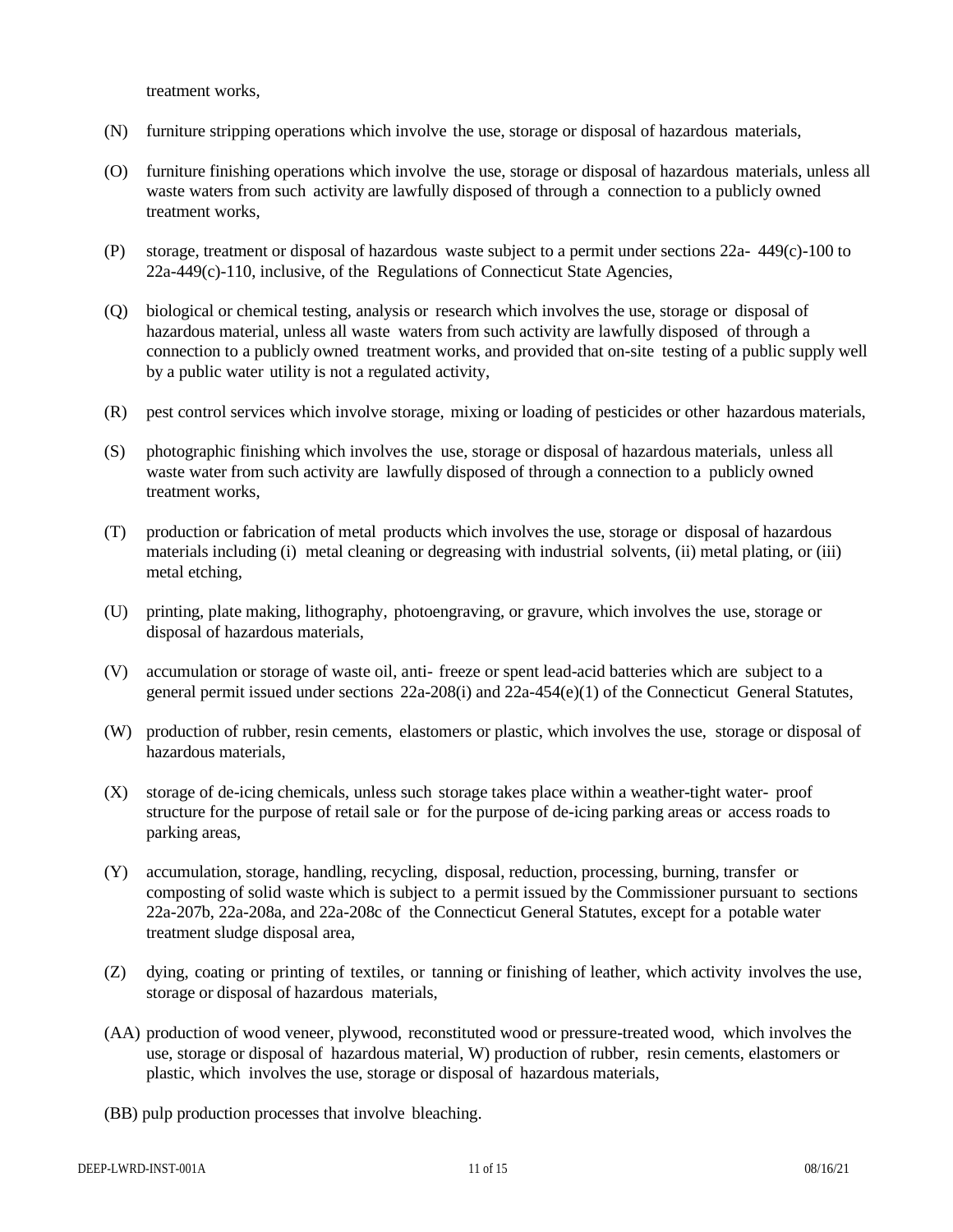#### **Appendix A (continued): Regulations of Connecticut State Agencies Section22a-354i-5(c)**

- (c) The following are **not** regulated activities:
	- (1) Any activity conducted at a residence without compensation;
	- (2) any activity involving the use or storage of no more than two and one-half (2.5) gallons of each type of hazardous material on-site at any one time, provided the total of all hazardous materials on-site does not exceed fifty-five (55) gallons at any one time;
	- (3) any agricultural activity regulated pursuant to section 22a-354m(d) of the Connecticut General Statutes;
	- (4) any activity provided all the following conditions are satisfied:
		- (A) such activity takes place solely within an enclosed building in an area with an impermeable floor,
		- (B) such activity involves no more than 10% of the floor area in the building where the activity takes place,
		- (C) any hazardous material used in connection with such activity is stored in such building at all times,
		- (D) all waste waters generated by such activity are lawfully disposed through a connection to a publicly owned treatment works, and
		- (E) such activity does not involve (i) repair or maintenance of internal combustion engines, including without limitation, vehicles, or equipment associated with such vehicles, (ii) underground storage of any hazardous material, or (iii) above ground storage of more than one hundred and ten (110) gallons of hazardous materials;
	- (5) any activity solely involving the use of lubricating oil provided all the following conditions are satisfied:
		- (A) such activity does not involve cleaning of metals with chlorinated solvents at the facility,
		- (B) such activity takes place solely within an enclosed building in an area with an impermeable floor,
		- (C) any hazardous material used in connection with such activity is stored in such building at all times, and
		- (D) such activity does not involve (i) repair or maintenance of internal combustion engines, including without limitation, vehicles, or equipment associated with such vehicles, (ii) underground storage of any hazardous material, or (iii) above ground storage of more than 110 gallons of such lubricating oil and associated hazardous waste; and
- (6) any activity involving the dispensing of oil or petroleum from an above-ground storage tank or tanks with an aggregate volume of 2000 gallons or less provided all the following conditions are satisfied:
	- (A) such dispensing activity takes place solely on a paved surface which is covered by a roof,
	- (B) the above-ground storage tank (or tanks) is a double-walled tank with overfill alarms, and
	- (C) all associated piping is either above ground, or has secondary containment.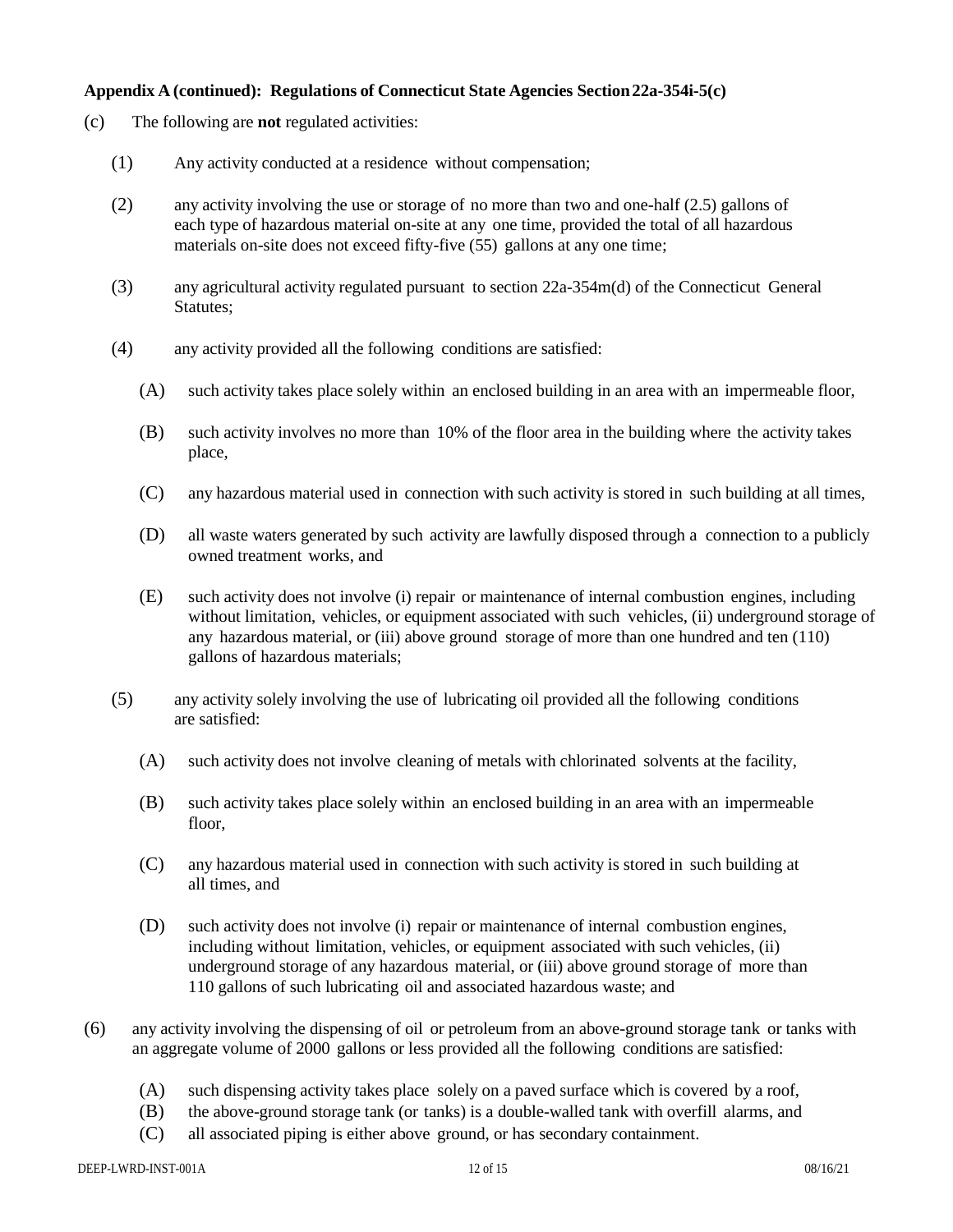#### **Appendix B: Regulations of Connecticut State Agencies Section 22a-354i-9(a)**

## **Best Management Practices(BMPs) for Regulated Activities**

(a) Every regulated activity shall be conducted in accordance with the following:

- (1) Hazardous materials may be stored above ground within an aquifer protection area only in accordance with the following conditions:
	- (A) hazardous material shall be stored in a building or under a roof that minimizes storm water entry to the hazardous material storage area, except that a roof is not required for a bulk storage facility as defined in section 22a-354i-1(6) of the Regulations of Connecticut State Agencies,
	- (B) floors within a building or under a roof where hazardous material may be stored shall be constructed or treated to protect the surface of the floor from deterioration due to spillage of any such material,
	- (C) a structure which may be used for storage or transfer of hazardous material shall be protected from storm water run-on, and ground water intrusion,
	- (D) hazardous material shall be stored within an impermeable containment area which is capable of containing at least the volume of the largest container of such hazardous material present in such area, or 10% of the total volume of all such containers in such area, whichever is larger, without overflow of released hazardous material from the containment area,
	- (E) hazardous material shall not be stored with other hazardous materials that are incompatible and may create a hazard of fire, explosion or generation of toxic substances,
	- (F) hazardous material shall be stored only in a container that has been certified by a state or federal agency or the American Society of Testing Materials as suitable for the transport or storage of such material,
	- (G) hazardous material shall be stored only in an area that is secured against un- authorized entry by the public, and
	- (H) the requirements of this subdivision are intended to supplement, and not to supersede, any other applicable requirements of federal, state, or local law, including applicable requirements of the Resource Conservation and Recovery Act of 1976, as amended;
- (2) no person shall increase the number of underground storage tanks used to store hazardous materials;
- (3) an underground storage tank used to store hazardous materials shall not be replaced with a larger tank unless (A) there is no more than a 25% increase in volume of the larger replacement tank, and (B) the larger replacement tank is a double-walled tank with co-axial piping, both meeting new installation component standards pursuant to 22a-449(d)- 1(e) and 22a-449(d)-102 of the Regulations of Connecticut State Agencies, and with interstitial monitoring;
- (4) no person shall use, maintain or install floor drains, dry wells or other infiltration devices or appurtenances which allow the release of waste waters to the ground, unless such release is permitted by the Commissioner in accordance with sections 22a-430 or 22a-430b of the Connecticut General Statutes; and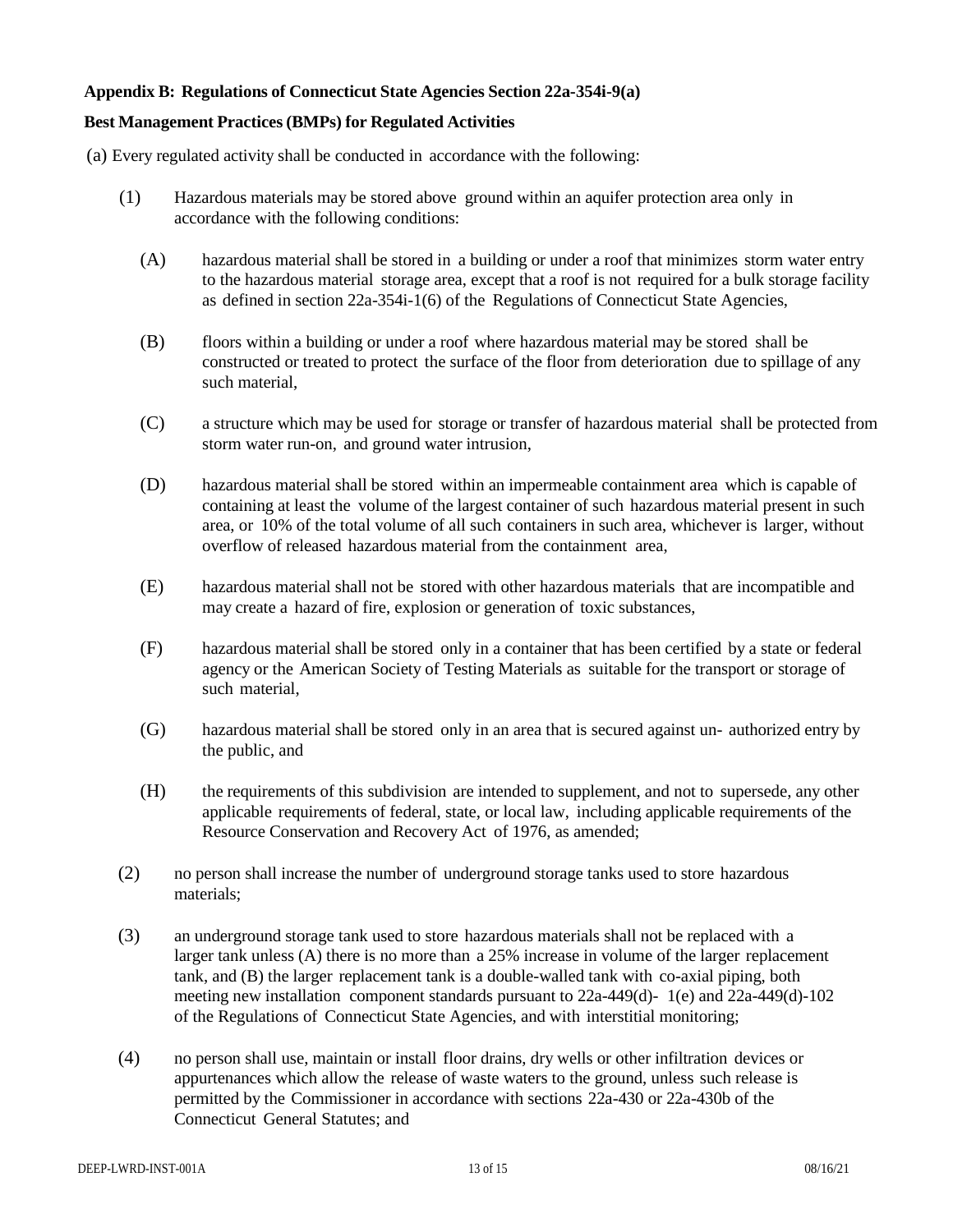- (5) a materials management plan shall be developed and implemented in accordance with the following:
	- (A) A materials management plan shall contain, at a minimum, the following information with respect to the subject regulated activity:
		- (i) A pollution prevention assessment consisting of a detailed evaluation of alternatives to the use of hazardous materials or processes and practices that would reduce or eliminate the use of hazardous materials, and implementation of such alternatives where possible and feasible,
		- (ii) a description of any operations or practices which may pose a threat of pollution to the aquifer, which shall include the following:
			- (a) a process flow diagram identifying where hazardous materials are stored, disposed and used, and where hazardous wastes are generated and subsequently stored and disposed,
			- (b) an inventory of all hazardous materials which are likely to be or will be manufactured, produced, stored, utilized or otherwise handled, and
			- (c) a description of waste, including waste waters generated, and a description of how such wastes are handled, stored and disposed,
		- (iii) the name, street address, mailing address, title and telephone number of the individual(s) responsible for implementing the materials management plan and the individual(s) who should be contacted in an emergency,
		- (iv) a record-keeping system to account for the types, quantities, and disposition of hazardous materials which are manufactured, produced, utilized, stored, or otherwise handled or which are discharged or emitted; such record-keeping system shall be maintained at the subject facility and shall be made available thereat for inspection during normal business hours by the Commissioner and the municipal aquifer protection agency, and
		- (v) an emergency response plan for responding to a release of hazardous materials. Such plan shall describe how each such release could result in pollution to the underlying aquifer and shall set forth the methods used or to be used to prevent and abate any such a release;
	- (B) when a materials management plan is required under either section 22a-354i-7(d) or 22a-354i-8(c), such materials management plan shall be completed and certified by a professional engineer or a certified hazardous materials manager, or, if the facility where the regulated activity is conducted has received and maintained an ISO 14001 environmental management system certification, then the registrant may complete and certify the materials management plan; and
	- (C) the materials management plan shall be maintained at the subject facility and shall be made available thereat for inspection during normal business hours by the Commissioner and the municipal aquifer protection agency.
- (b) The development and implementation of a storm water management plan required for regulated activities in accordance with sections 8(c) and 9(d) of the APA Regulations, shall be as follows: A storm water management plan shall assure that storm water run-off generated by the subject regulated activity is (i)